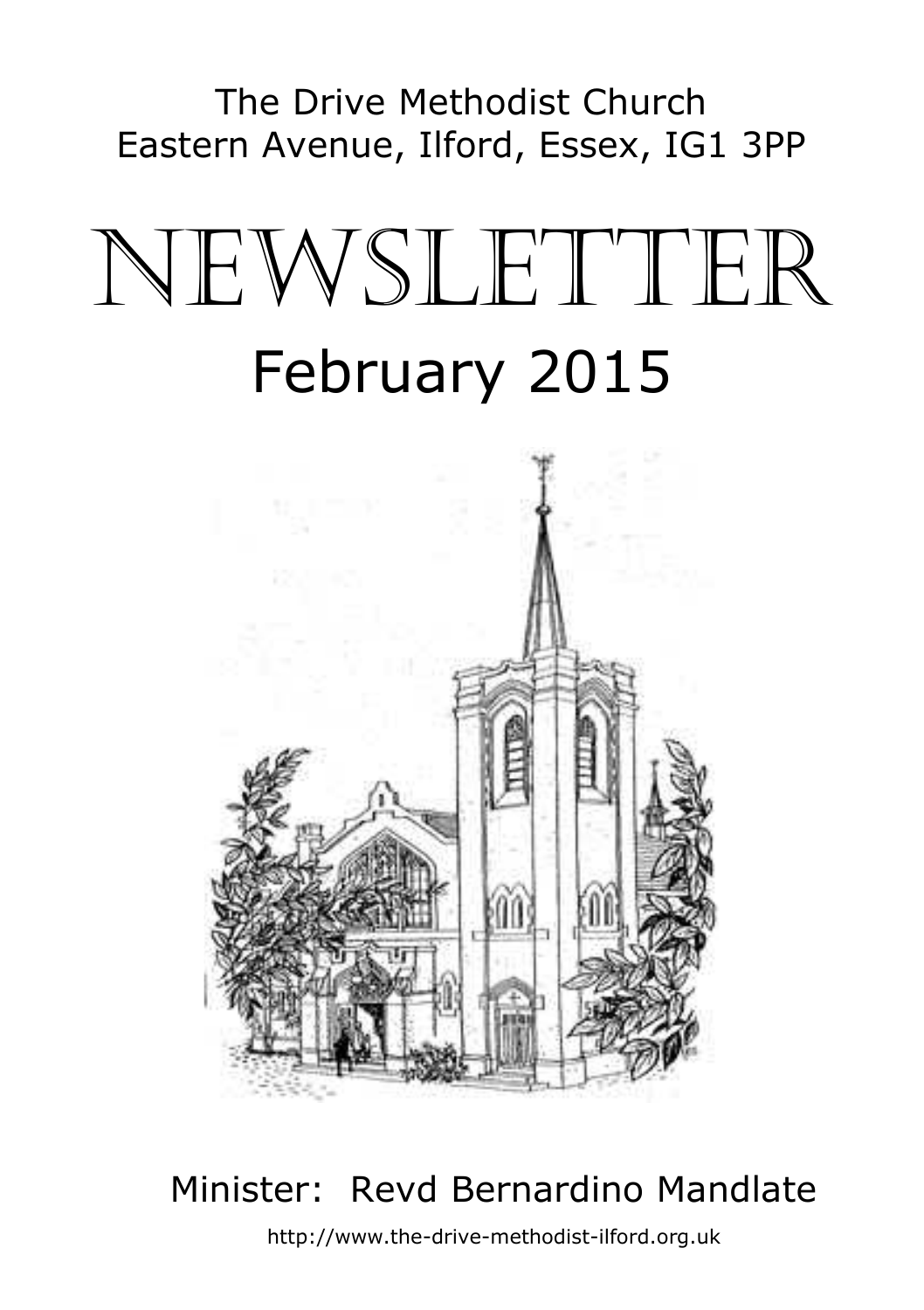#### **A New Year message from Revd. Bernardino Mandlate.**

Friends

I hope the New Year has been good for you thus far. Time flies and with that we get wiser and older, and more vulnerable to virus that fly by. I pray to God that he will continue to protect us from those viruse

The new year comes with its challenges. We make commitments to be better in the new year, we make commitments to be smarter, we make commitments to be in control of our environment and of that which matters for our lives.

But bad habits die hard. We continue to be the same ones, and do the same stuff we've always done. Routines don't change much unless our bodies decide to slow us down, in which case we have no choice but to slow down.

I want to encourage every one of you, myself included, to try and as active as we can in our daily lives, not to surrender to opportunist illnesses that can slow us down, especially this winter where there is a flu bug going round. May the caring God give you the energy to stay strong.

The gospel readings the last few weeks have been about Jesus' call to his first followers. The invitation to follow him is irresistible even for those first disciples who knew very little or nothing about Jesus. Yet, something compelled them to drop whatever they were doing and follow Him. We read the gospels today from a vantage point of knowing what happened afterwards. The disciples, as they responded and reacted to the call to follow, did not have the knowledge we have today. They responded and acted in trust of the caller. There was a mission to be done. At the time, Jesus mission statement, if we can call it that, was to make them 'fishers of man'.

The call continues today for us as Christians, to follow, to be active in our Christian life and be true witnesses of the Kingdom of God. We are all expected to respond to that call with actions, however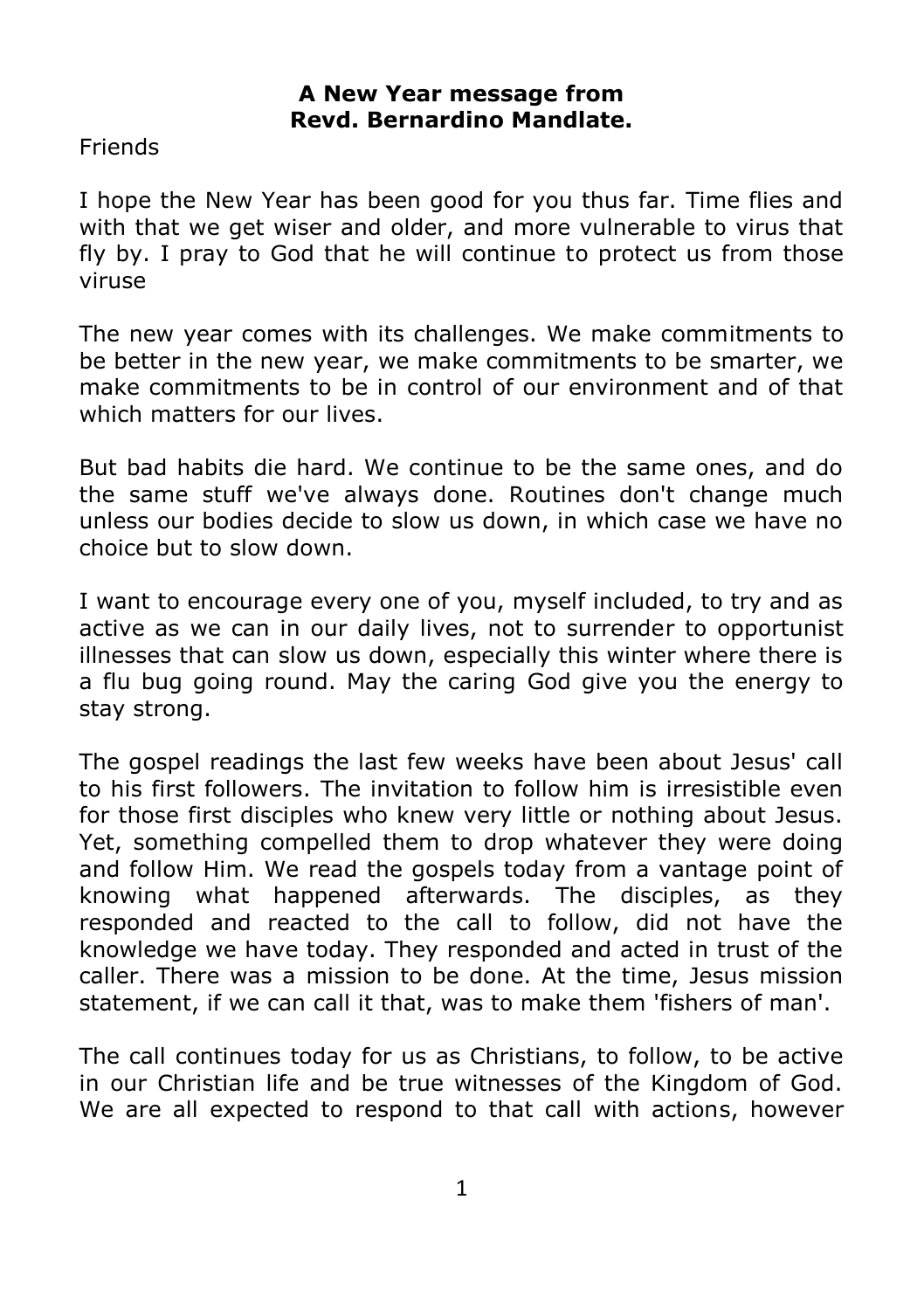small they may be. Every little bit helps the spread of the Kingdom of God. Do your bit.

May the Lord God continue to bless you. *Dino*

#### **Family News**

During the past Month or two a number of our congregation have suffered from the rather aggressive bug which appears to be doing the rounds. This has also included Bernardino, but he appeared to get over it rather quicker than some of us, and happily is now recovered.

Those who have not been well and are suffering from more serious things are:

Jeff Wragg has now finished his intensive treatment at University college Hospital, and is now being monitored. I understand he has to have a special diet. (Yuk)

Janet Wragg is suffering from a very painful back and not able to get around much, but hopefully that will improve over time.

Jane Shields had an operation during January, and following further tests and consultation at Queens Hospital is awaiting more tests and an operation at the London Hospital.

Peter Sharp has now had his operation at St Georges Hospital Tooting, and following his recovery in Hospital will be returning home soon. He hopes to be home either the last week of January or first week of February.

My plea therefore is that you all try to keep fit and well.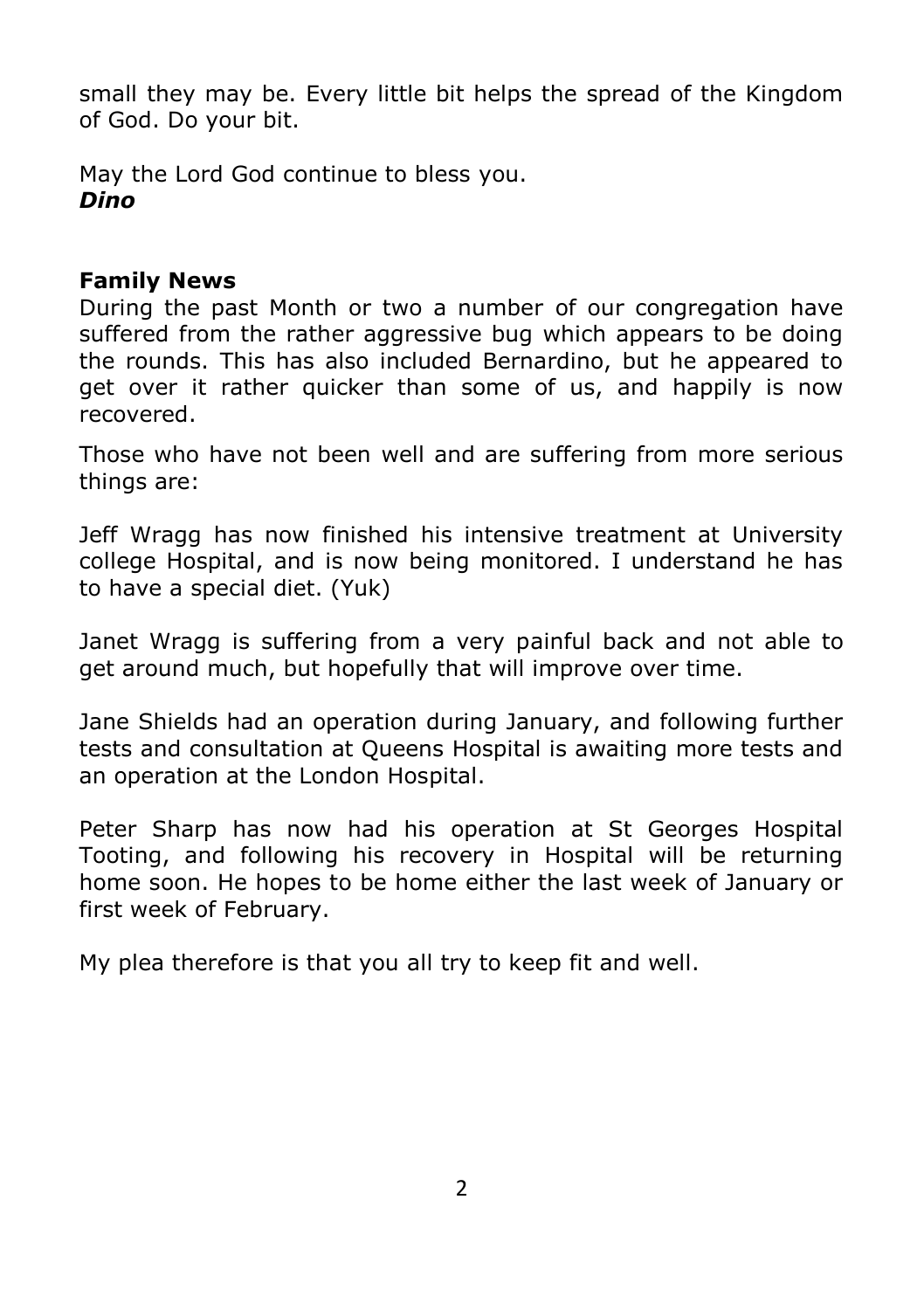#### **On another matter**,

I have just received information the from September this year, as Stephen Pool moves on to pastures new, his position as circuit superintendant minister will be taken over by Revd. Ermal Kirby.

The circuit office has requested the following statement be conveyed to the church family.

#### *Roy Brunnen.*

*Dear All,*

*Following the latest round of the stationing process, I have some good news that can be shared with our congregations. Revd. Ermal Kirby has been invited and agreed to be the Barking, Dagenham and Ilford circuit Superintendant. Pastoral responsibility for Barking and Ilford churches will be shared between Ermal and his wife, Jenni Sweet, who will be an active supernumerary. They will be taking up the appointment in January 2016 as Ermal's current post in South Africa does not end until December 2015. Revd. Nigel Cowgill, the new chair of the district will act as Superintendent until January.*

*There are various details still to be worked out but the circuit invitation committee is pleased with the outcome and considers this to be a very positive appointment.*

*Please continue to pray for the Ministers who will be joining our circuit and those who will be leaving.*

*God bless you all. Steve.*

#### **Dorothy Carter**

Many years ago a group of young ladies took over the cleaning of the church and enjoyed their weekly meetings armed with mops, duster and brooms. Gradually the numbers dwindled as friends moved away or took on other responsibilities until just Dorothy was left and now she has had to hang up her Marigolds so that all her time can be devoted to caring for her husband Norman, with the help of her son Stephen and carers.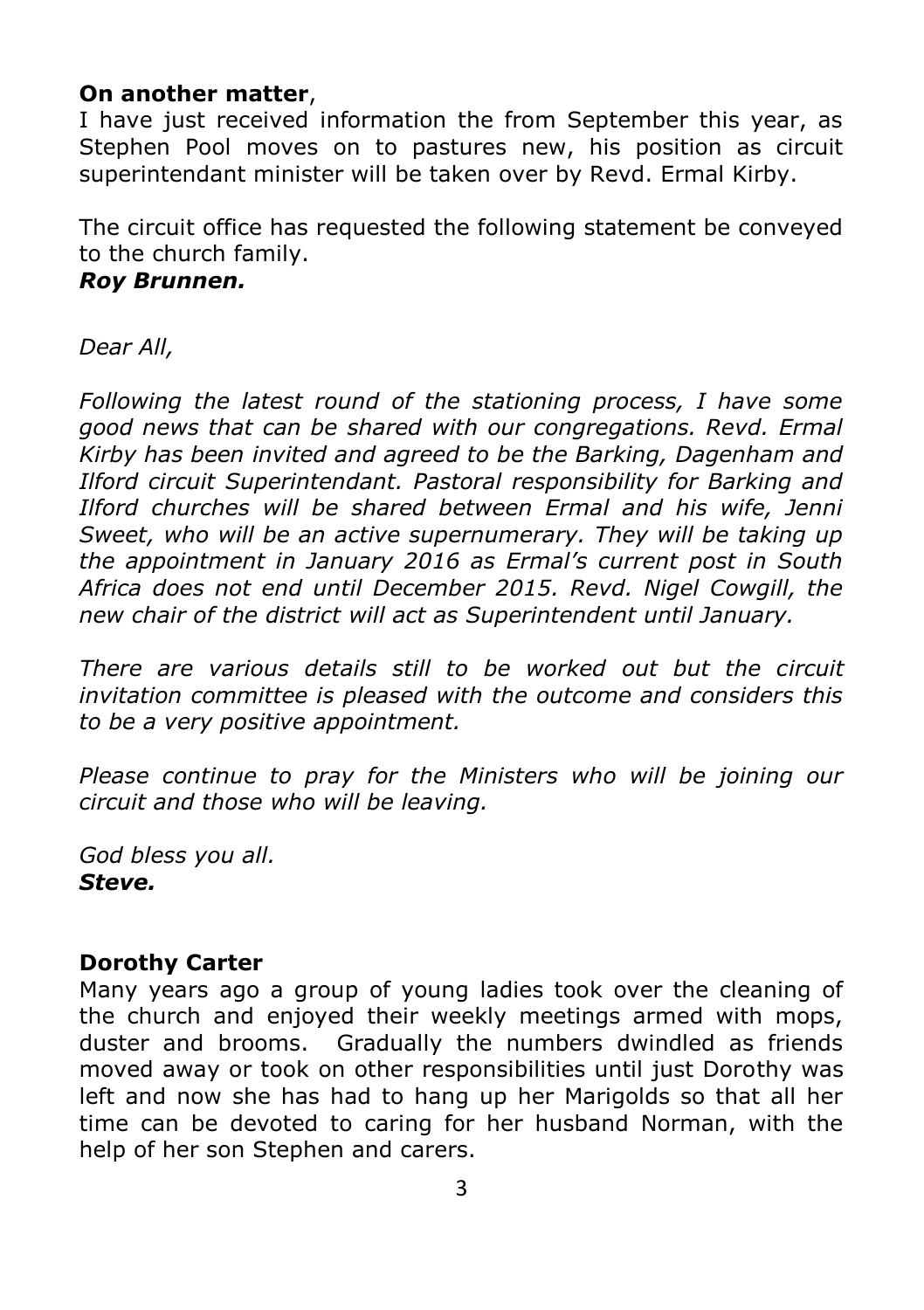Dorothy enjoyed the time she spent in the church and took great pride for her work over more than twenty years, which has been greatly appreciated.

#### **The Nativity 2014**

I would like to thank all the young people at The Drive for yet another wonderful Nativity. We are so lucky to have such a talented bunch!

Thank you to Andrew Taylor who very kindly came to the Nativity rehearsal, to help us with our singing, even though it was his first Saturday off in months!!

The young people's talents were also seen at the Junior Church Christmas party where we had singing and lots of joke telling!

All of this couldn't take place without the support of parents and carers and of course all the people in the Junior church team, so thank you to them as well.

#### *Jo Wright*

#### **Christmas.**

This year we enjoyed a very inspiring celebration of the coming of Jesus Christ.

Jo Wright and her Junior Church staff organised a memorable production of the Christmas story which was told by the Junior Church. The dress and performance was a credit to our young people.

We salute all those involved.

The Carol concert masterminded by Andrew Taylor was in my opinion the most successful for a number of years. In fact I did hear comment which claimed it was of Cathedral standard.

Theodora Garner set the service in motion by singing the first verse of Once in Royal David's City unaccompanied at the back of the candle lit church. This was followed by the choir processing down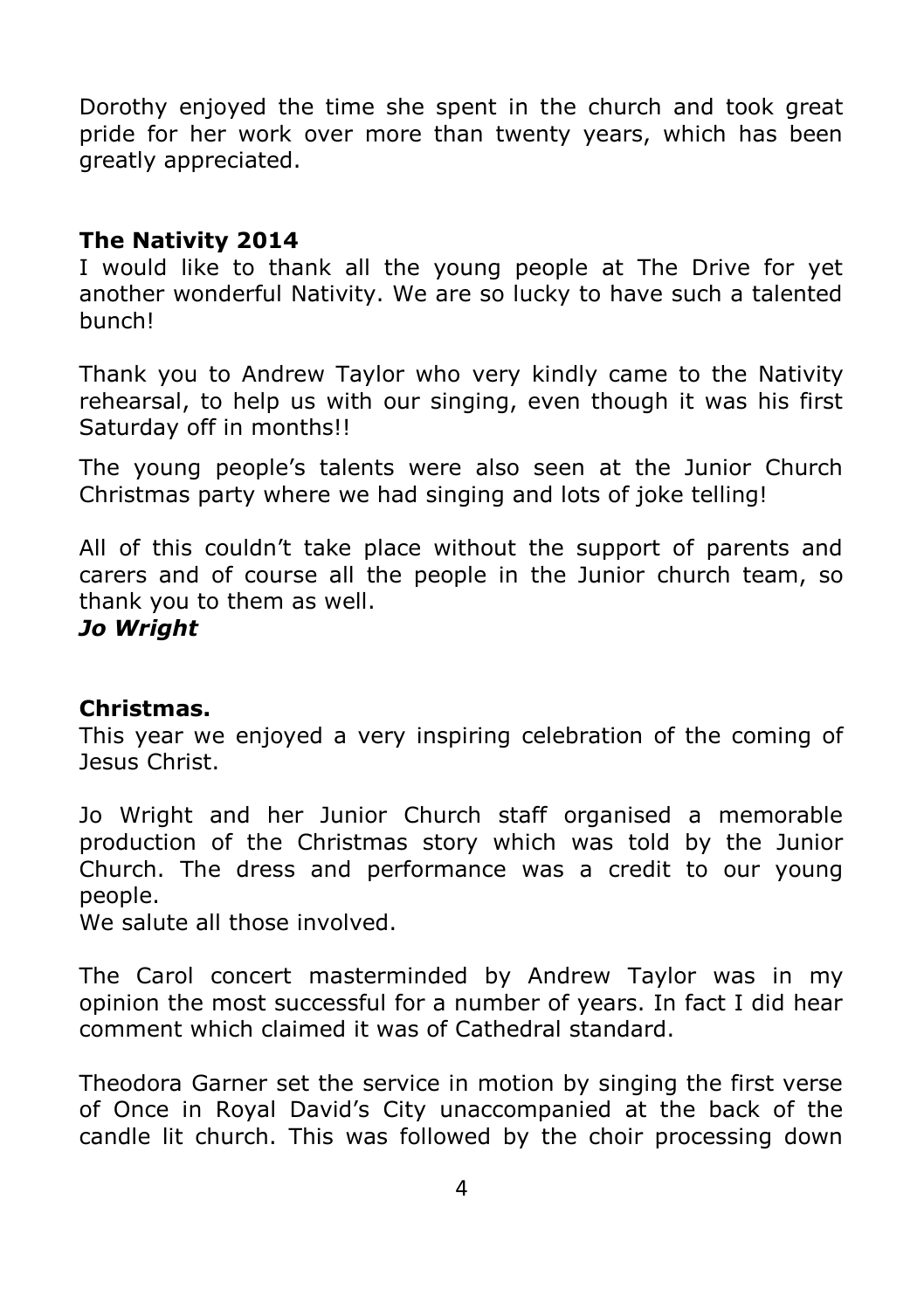the church isle to take their place in the choir stalls. The choir was supported by our newly formed Chorale choir, who take part in a number of our services.

We had what I guess was around fifty people join us for the service which was a mixture of carols and readings which were read by members of our church.

This was followed by the traditional mince pies and tea or coffee in the church parlour.

Christmas morning our service was started at 10.45am as has been our meeting time on this day. We had a congregation of around fifty to sixty worshipers as we met to celebrate the birth of our Lord Jesus Christ. We prayed, sang, opened our presents, and had time during the service to meet and welcome each other. I hope there was no person who left without meeting and talking with other worshipers.

We must now prepare for the next major event in the Christian calendar which is the period of Lent and Easter. *Roy Brunnen*

#### **Lent Arrangements**

Ash Wednesday, 18<sup>th</sup> February, will be hosted by us at The Drive starting at 8pm.

Weekly Lent sessions, "Seeing Change" based on the old testament book of Nehemiah, will be held at St Andrews Church, on Tuesdays commencing on 24<sup>th</sup> February at 8pm.

Maundy Thursday Service will be hosted by The Cranbrook Baptist Church, also starting at 8pm.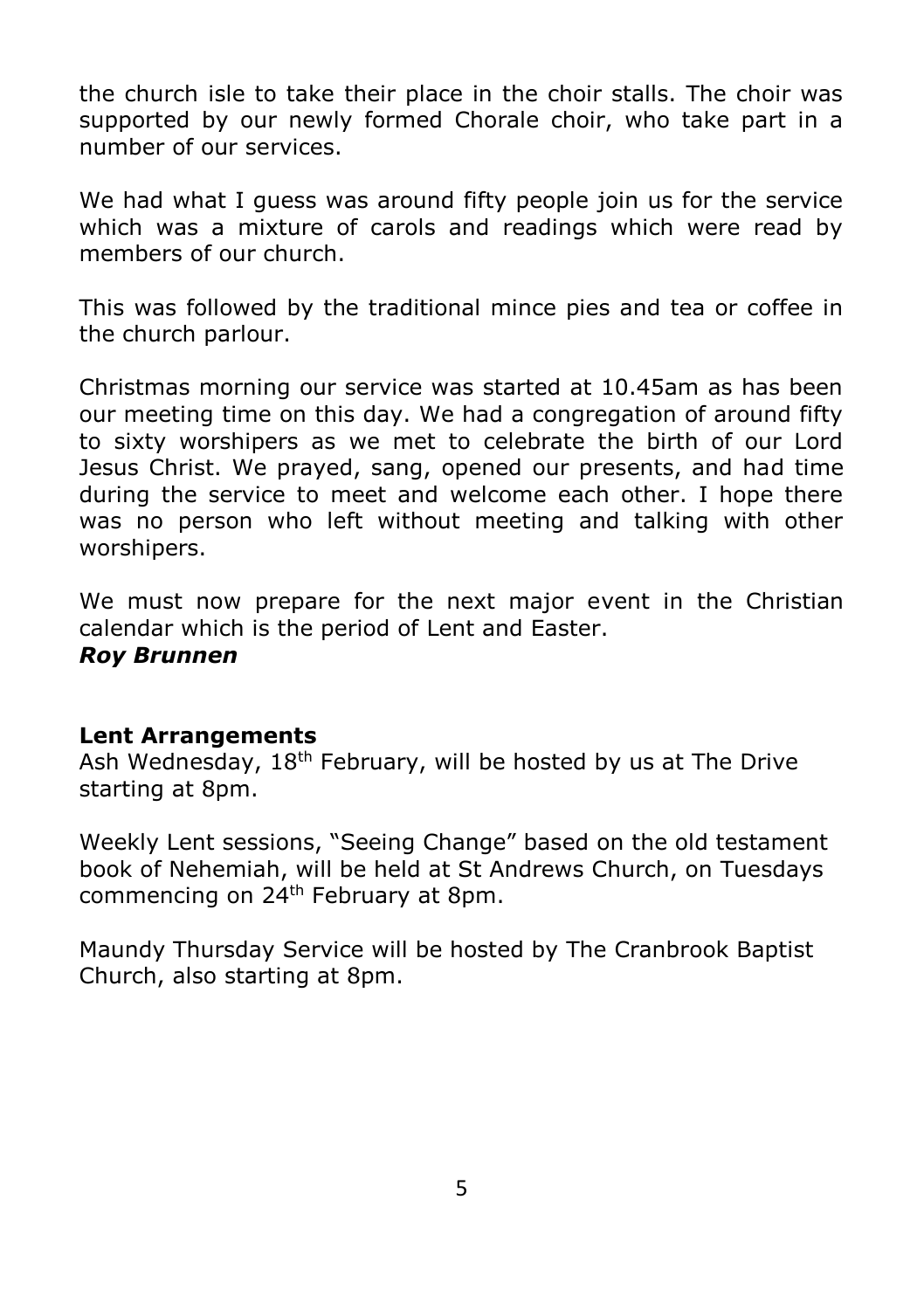

With thanks *Diane Foster*



#### **Easter 2015**

A date for your diary.

Our annual Junior Church Easter Egg Hunt and craft morning will take place on Saturday 4<sup>th</sup> April. Everyone is welcome. *Jo Wright*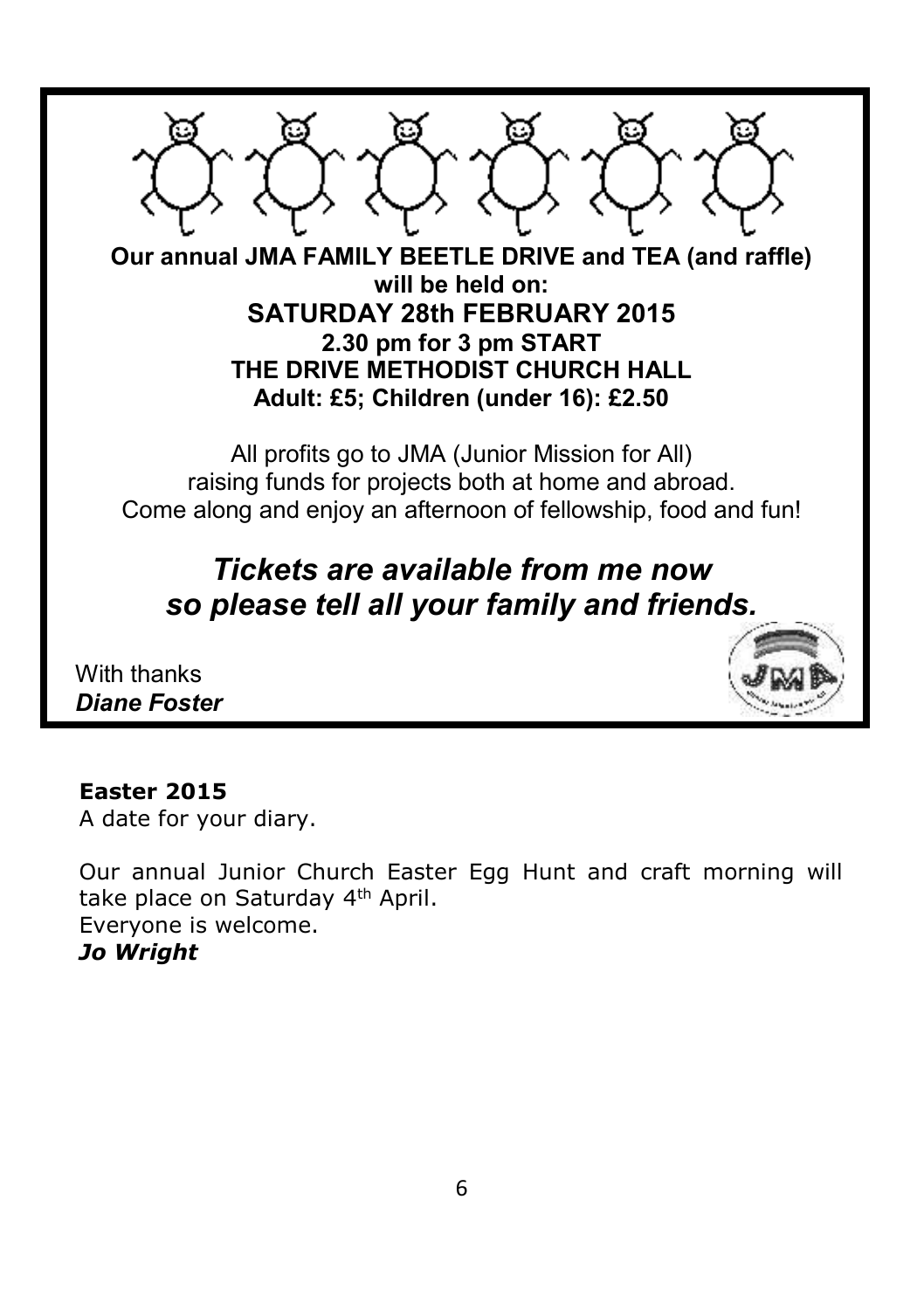#### **Church Work Mornings**

The property committee have organised Saturday work mornings for the following dates.

> 21<sup>st</sup> February 16th May 10th October

These work mornings are an essential part of the maintenance of our church and enable us to keep the premises clean, tidy and in good order for every one. As usual we will start at 10am with coffee at 11.30 and finish around lunchtime.

Any assistance you can offer will be much appreciated.

#### *Jeremy Foster.*

#### **LOOKING BACK…**

A huge thank you is due to all the members of our choir for their commitment to music-making at The Drive. We meet together on nearly 30 Thursday evenings each year, which makes us the most frequent weekday meeting in our church. Despite our small numbers, there are very few Sundays when we do not have enough people to make a choir for the morning service.

Christmas is the culmination of all our efforts throughout the year. This year's Carol Service went very well and was very well received by the congregation. The singers in the Drive Chorale also greatly contributed to the success of the service. We hope that everyone who was there felt the true spirit of the Christmas story as it was told once again in words and music, as we did, and that it provided a welcome break from the hustle and bustle that precedes the big day!

#### **LOOKING FORWARD…**

Now the new year has come, the first thing we turn our attention to is the Small Choirs' Festival, which we have been attending for some years now. This year, it is once again being held at Bloomsbury Central Baptist Church, 235 Shaftesbury Avenue, WC2H 8EP on Valentine's Day (!) Saturday 14th February. The service begins at 5pm and anyone is welcome to attend, to hear the massed choirs singing and to join in the congregational hymns. Anyone planning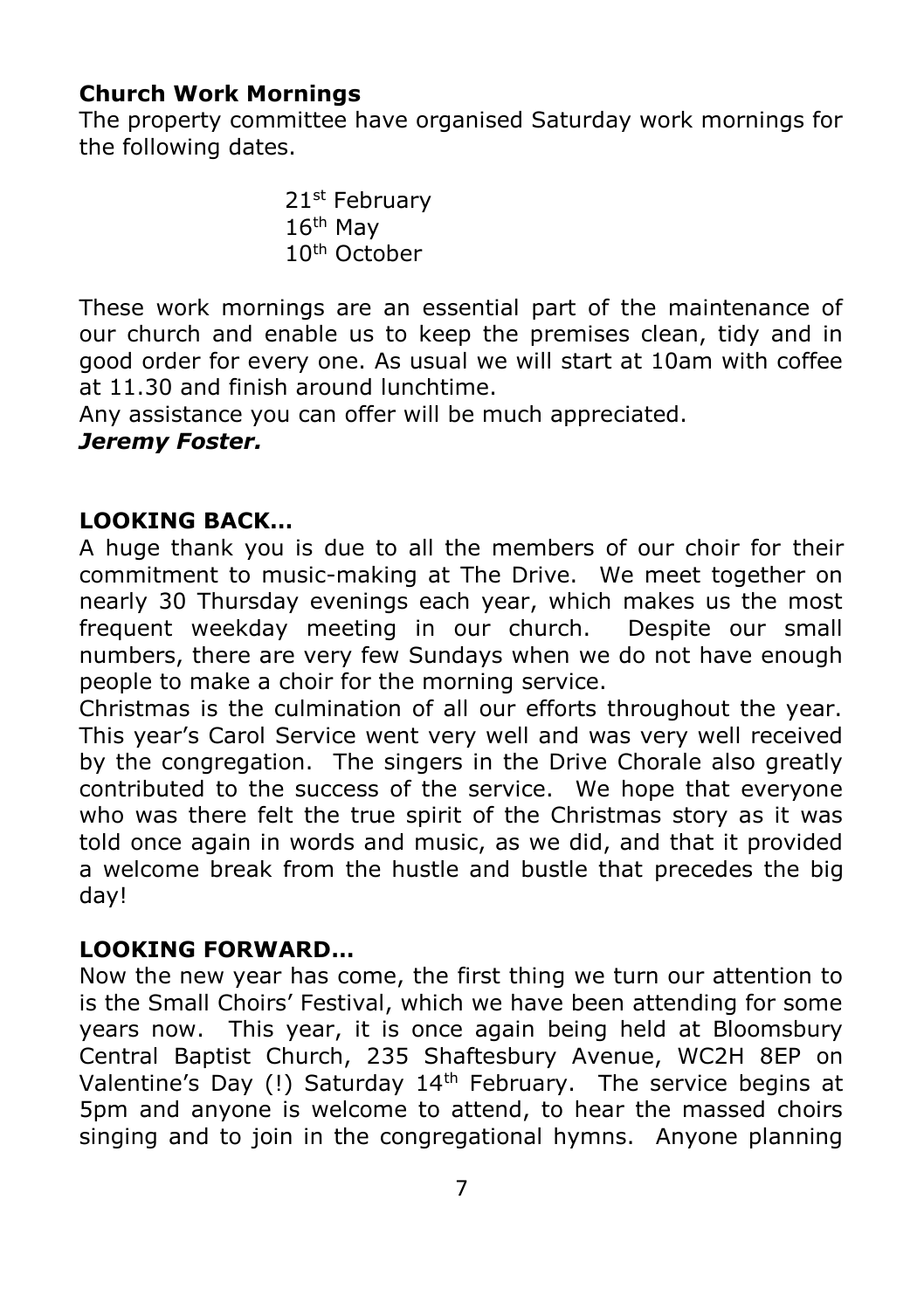to come to the service should be aware that Tottenham Court Road station is currently closed to Central Line trains, so the nearest Central Line station is Holborn.

Then soon, Lent and Easter will be upon us, and the whole cycle comes round again…

#### **SINGING THE FAITH – THE THIRD YEAR TO GOD BE THE GLORY, GREAT THINGS WE HAVE SUNG!**

We first used the new Methodist hymnal *Singing the Faith* on Sunday 15<sup>th</sup> January 2012. Since then I have kept a note of the hymns and songs used (from now on, I'll just refer to them as "songs"), and for those of you interested in statistics, here is a summary of those we used in 2014.

Not included in these figures are the 13 songs chosen by preachers that are not in *StF*, and any songs the choir has sung alone.

Over the year we sang 184 different songs from *StF*, which is 12 more than were used in 2013. These were the most frequently used songs:

| 6 times<br>5 times | 94<br>59 | To God be the glory, great things he has done!<br>Lord, the light of your love is shining (Shine,<br>Jesus Shine) |
|--------------------|----------|-------------------------------------------------------------------------------------------------------------------|
|                    | 332      | Lord, I lift your name on high                                                                                    |
| 4 times            | 35       | The trumpets sound, the angels sing (the feast is<br>ready to begin)                                              |
|                    | 55       | Immortal, invisible, God only wise                                                                                |
|                    | 91       | The God of Abraham praise                                                                                         |
|                    | 202      | Hark! the herald-angels sing                                                                                      |
|                    | 212      | O come, all ye faithful                                                                                           |
|                    | 335      | Rejoice, the Lord is King!                                                                                        |
|                    | 556      | Just as I am, without one plea                                                                                    |
|                    | 611      | Brother, sister, let me serve you                                                                                 |
|                    |          |                                                                                                                   |

A further 12 songs were chosen 3 times, 37 twice and the remaining 124 just once.

Of the total 184 songs used, 25 were completely new to us.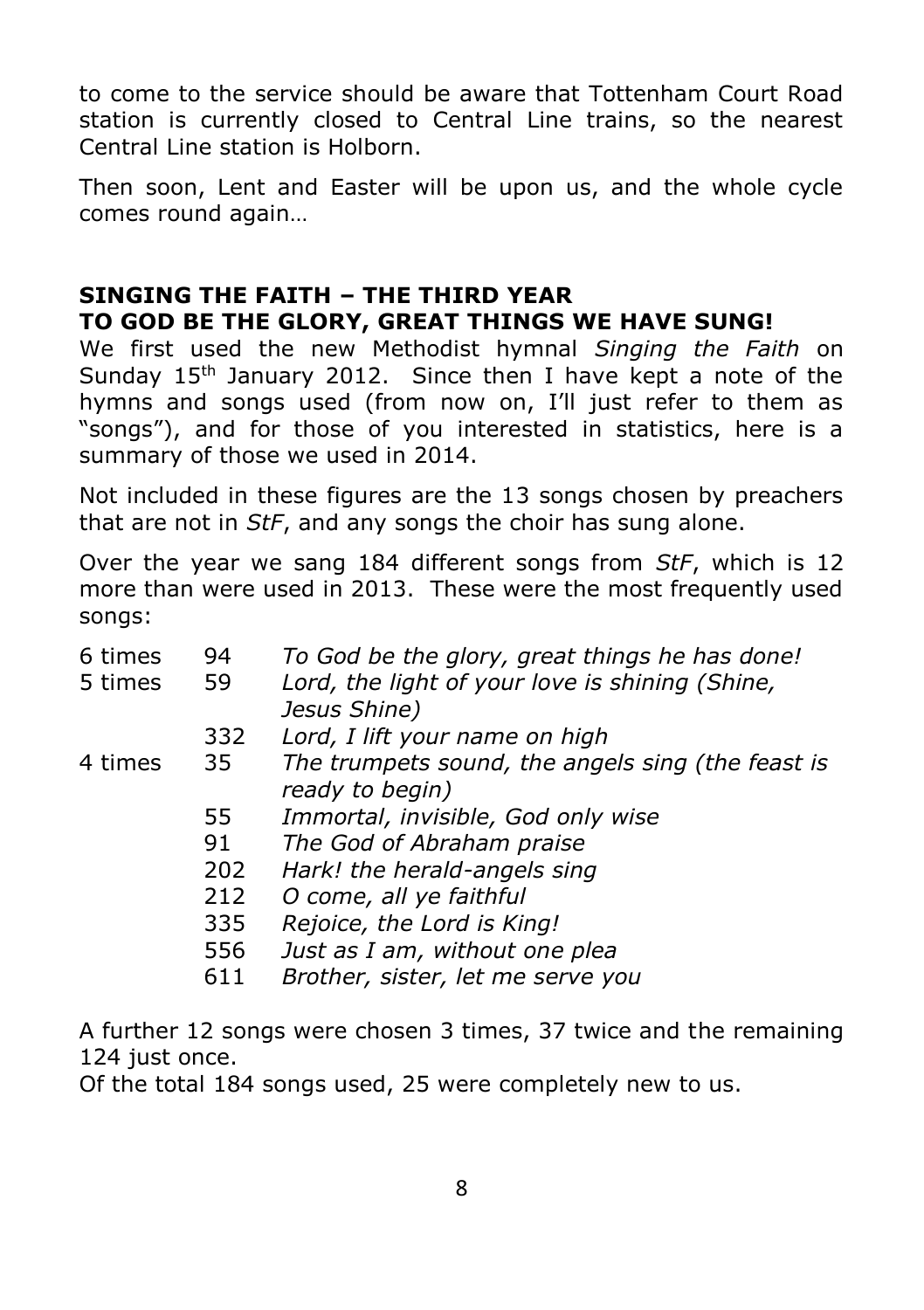94 *To God be the glory* has retained its top slot from last year. It is the only song to appear in the most frequently used list in all the three years we have been using *StF*. The other songs which appeared in the same list in 2013 are 35 *The trumpets sound*, 91 *The God of Abraham praise* and 611 *Brother, sister, let me serve you*.

Last year, I wondered if we would have sung half the book by the end of 2014. The answer is not yet! Taking the three years we have been using *StF* overall, we have now used 321 of the 790 songs available (not inluding the Canticles and Psalms section) which is two-fifths of the book covered.

Still by far the most used song in those three years is 94 *To God be the glory,* having now been used 18 times. The next two songs in the overall list – 20 *Be still, for the presence of the Lord* and 611 *Brother, sister, let me serve you* – have only been used 12 times in three years, so they have a lot of catching up to do! *Andrew Taylor*

> St. George's Church, Woodford Avenue, Gants Hill presents a Piano and Organ Recital by Carl Bahoshy in aid of Iraqi Christians in Need

Saturday 7th February 2015 at 7:30pm Admission free

Refreshments will be served after the concert, and any voluntary donations collected will be sent, via ICIN, to local church leaders in Iraq, to help fund medical care, education and the support of widows, orphans and others in need as a result of the continuing humanitarian crisis in the area.

#### **Scout Group News**

After more than 15 years as our Beaver Scout Leader, Diane Foster has decided the time has come to hand over the reins. We are extremely grateful to Diane for her work and enthusiasm in running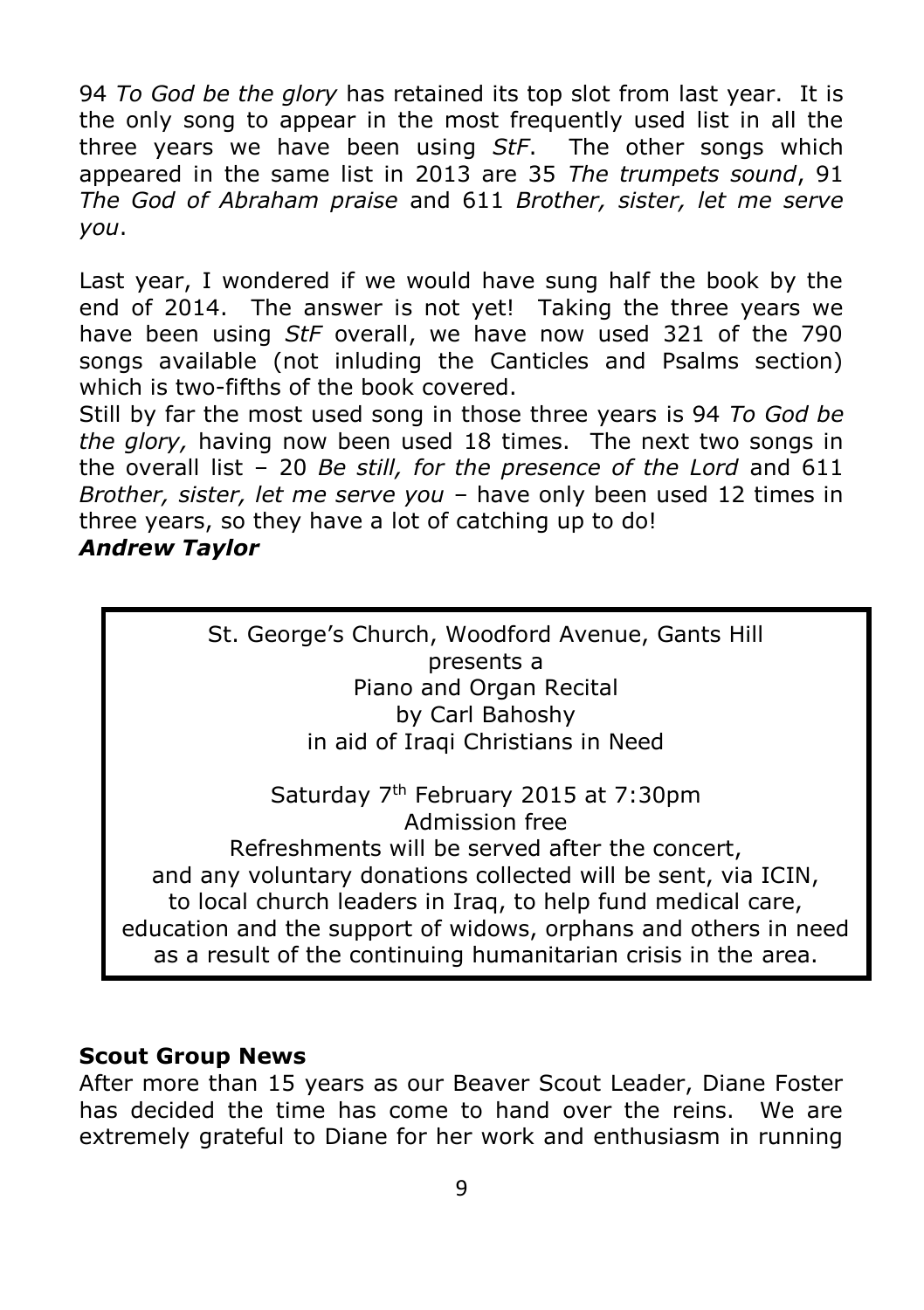the Beaver section for so long, providing an excellent programme for the boys every week.

We are delighted to welcome Bamini Mahilrajan to the Group as our new Beaver Leader. Bamini has a young son in the Beavers and has been helping Diane for some time so it's good to know that the immediate future of the Beaver Colony is secure.

#### *Mike Seviour*

#### **Any old Material**

Lavender bags as my new year's resolution is to be more organised. Could I please make the following request? Could you please let me have any unwanted bits of material or ribbon for me to use for my lavender bags this year. Any contributions (however small) means more profit going to Anne's charity "Raisin Hope".

Many thanks. *Ruth Joyce*

#### **Thank you for the music!**

How surprised Felix Mendelssohn would be to find that his tune (adapted) is such an important part of a  $21<sup>st</sup>$  century Christmas.

A request to sort through music came from another church in the circuit. The cupboard space was needed. Andrew Taylor cast his expert eye over the contents and the job was done in just over an hour.

Did you burst into song when you saw the above title?

Amongst the 50 year old dust in that church music cupboard were some treasures, giving an indication of the talented singers and musicians of the past.

> *All on an April evening. The heavens are telling. How lovely are thy dwellings O for the wings of a dove*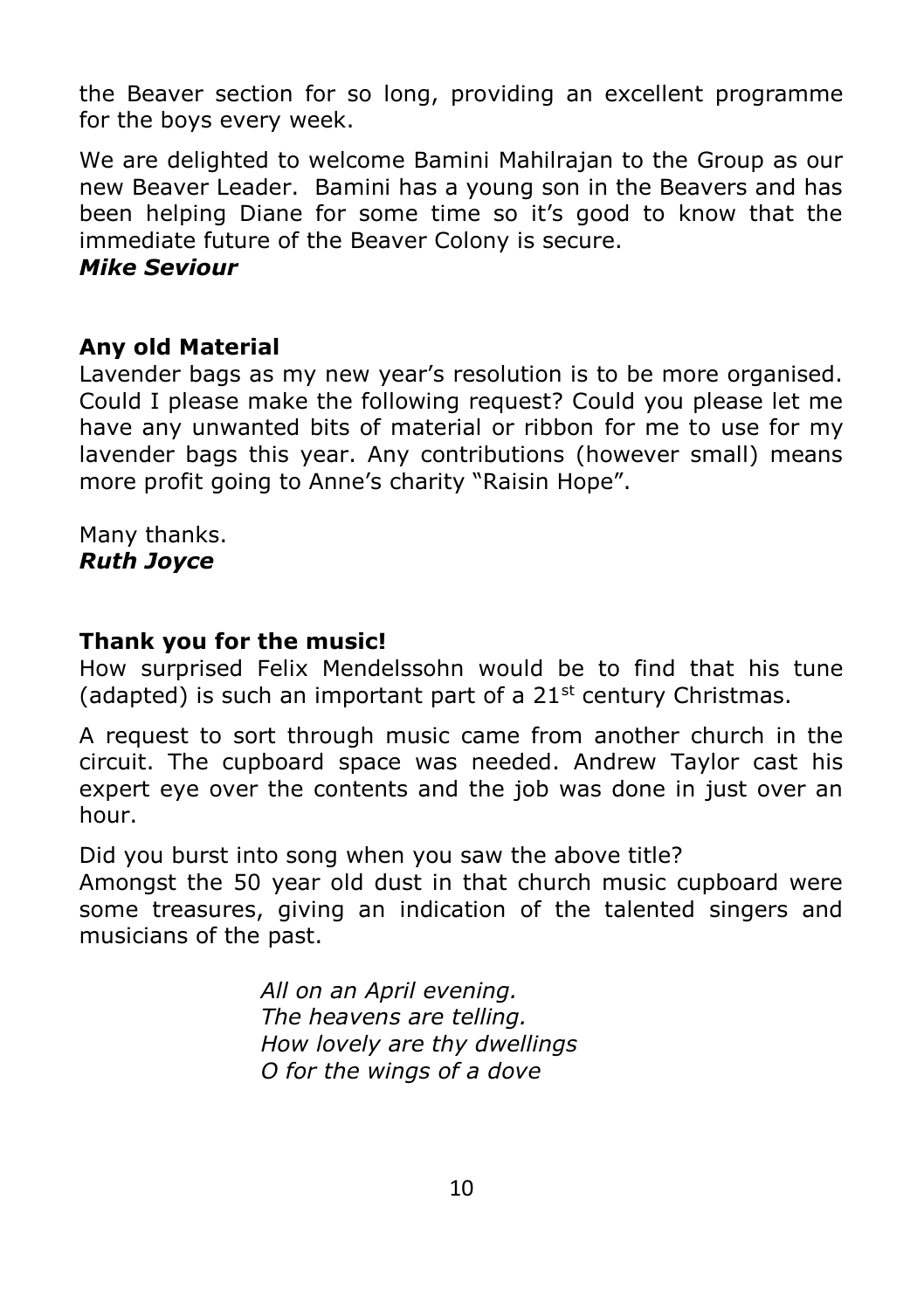Ah! Mendelssohn again. Now he was familiar with the Victorian equivalent of a dusty cupboard. He revived J. S. Bach's choral works which hadn't been performed for years.

How lucky we are to have Frank Sayers and Andrew at The Drive. We are lucky to have a minister who appreciates and encourages the musical tradition here.

Unfortunately the same cannot be said elsewhere.

On BBC radio 2, the "Choristers of the year final was moved from Sunday evening to 10pm on a Thursday evening. The names of the winners were not given on radio 2 were not given on radio 2 news bulletins. Imagine that on "Strictly Come Dancing"! or the FA cup!

"Sunday half hour" disappeared from radio 2 some time ago.

"Songs of Praise" is being re-vamped so regular viewers of the BBC1/BBC2 programme can guess what will happen.

"Good morning Sunday" seems to have lost its excellent presenter, Ollie Smith, and is a shadow of its former glory, though sometimes there are excellent guests.

A positive note. I shall not go into the church with the former music cupboard without imagining the choir stalls fully occupied and the organ used to accompany "Messiah" "The creation" or "Elijah" was performed at The Drive. OK it was a DIY performance – but what a joy it was to sing those beautiful reflective choruses. The following week "Elijah" was performed by Crouch End Chorus at the Barbican with Sir Willard White in the title role.

As I began........Thank you for the music – for giving it to.....(us) *Susan Ruckes.*

#### **The well is deep**

This was the theme of the week of prayer for Christian unity. Each service was led by a different church, but all took place at 12 noon at the hospital chapel. The Brazilians who planned the course, chose the story of Jesus meeting the Samaritan woman at the well.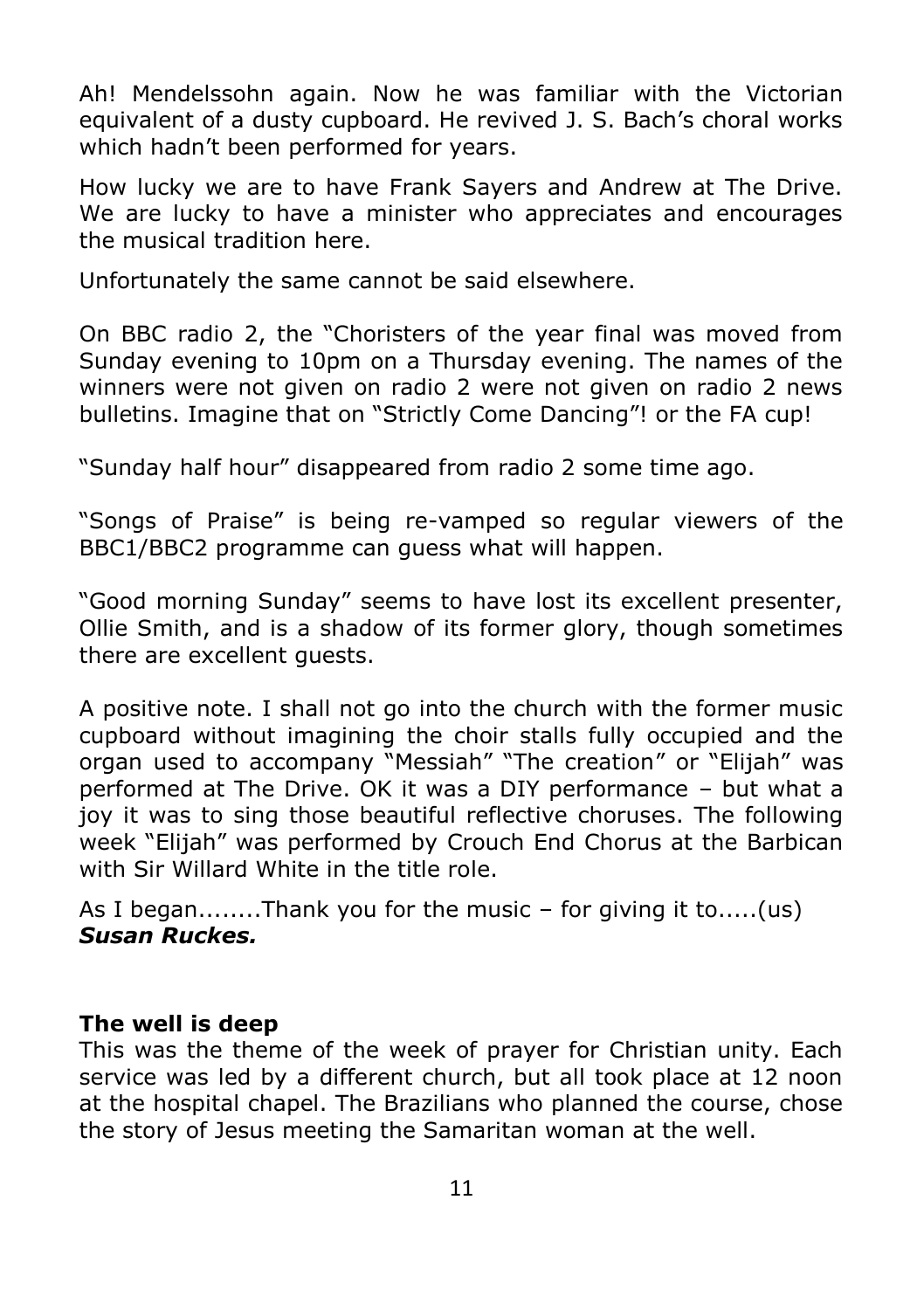Dino described the well as a meeting place  $-$  a place for exchanging news. Pasquale from SS Peter & Paul R C church talked about different buckets, representing different Christian traditions. The Salvation Army's Naomi Clifton spoke of the woman being given a specific task.

And the music! Rev. Francis Ackroyd of the Vine URC played the piano as well as leading the service. He used a Fred Kaan hymn and Fred Pratt Green's hymn: God in his love for us lent us this planet.

Philip Norman played the organ for SS Peter and Paul Church. We sang two well-known traditional hymns. Ann Ross sang as her solo, "The Holy City".

Jean Ayers played the piano for the Hospital Chapel services. The Salvation Army Songsters led by Denise Deering took a major part in their service.

Each service ended with a cup of tea and biscuit. *Susan Ruckes*.

#### **The Well in Cranbrook Road. (Wedgewoods)**

For the past few years I have been regularly breaking one of the ten commandments.

My newsagent's turned into a general store and I have been buying milk there for the church refreshment before catching the bus.

Sadly Bhavin has to retire and the shop will close. He is one of the unsung heroes of the town and will be sadly missed (by me). His shop sold things his customers wanted to buy. He was always there early in the morning sorting the newspapers and checking everything was as it should be. That kind of dedication is difficult to find these days.

*Susan Ruckes.*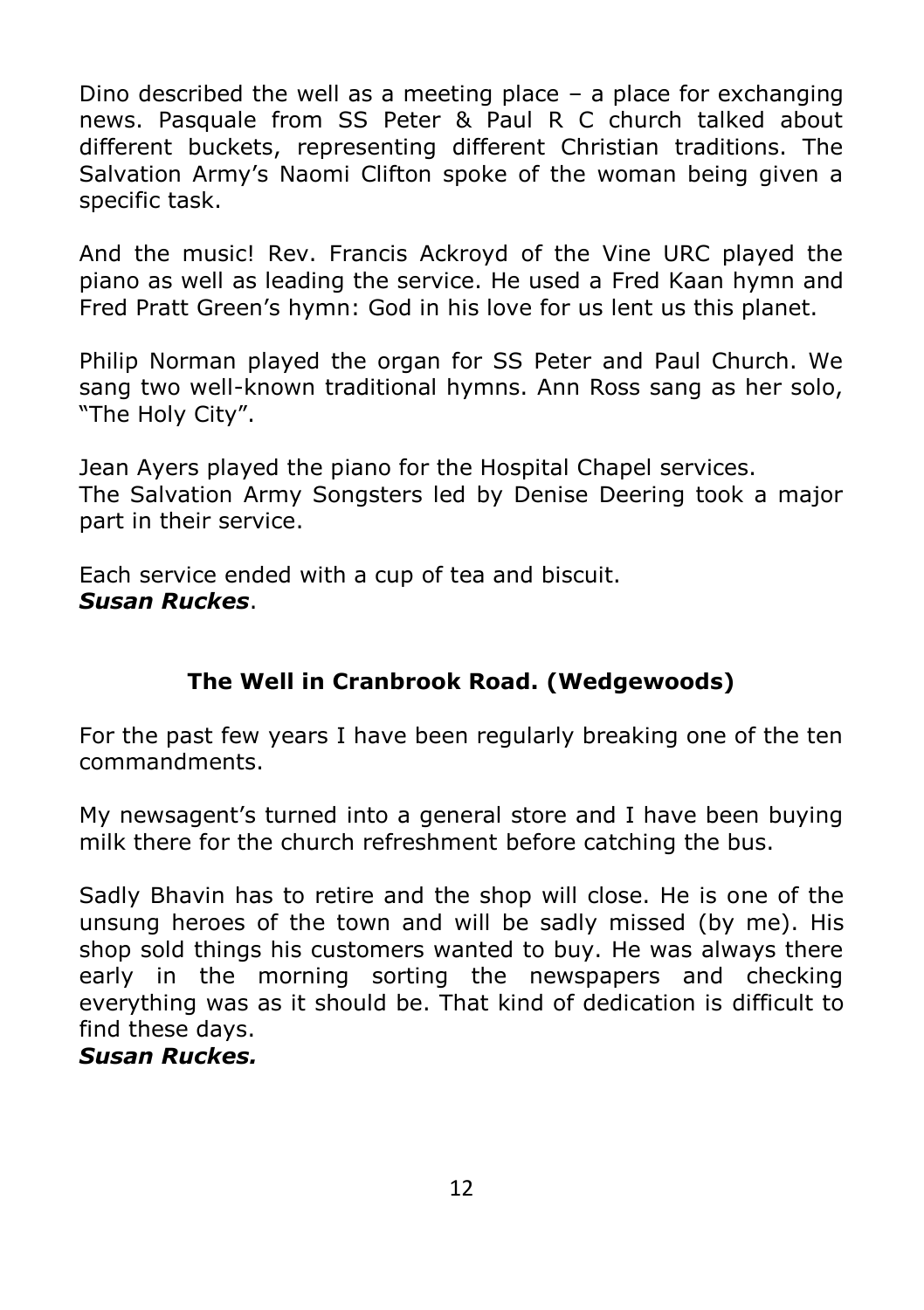#### **A Taste of Spring**

Saturday 21st March 2015 7.30 pm The New Essex Choir will be giving another concert in the church, this time including English folk songs, spirituals and Easter music.

To daffodils Roger Quilter Little David, play on your harp Agnus Dei Gounod and much more

Tickets £10 (£8) from Brian Taylor

#### **Mission Statement Of The Drive Methodist Church**

The Drive Methodist Church aims to be faithful to the

commandments of Jesus, and the calling of the Methodist Church. The calling of the Methodist Church is to respond to the gospel of God's love in Christ and to live out its discipleship in worship and mission, and to fulfil the promises detailed in the Methodist worship book.

In seeking to be faithful The Drive Methodist Church is committed to:

- Provide a weekly opportunity for all people to worship God in Christ,
- Enable people to grow and learn as Christians through mutual support and care.
- Be a good neighbour to the immediate and wider community.
- Sharing our faith with others through pastoral care, church activities and communication.

March 2013.